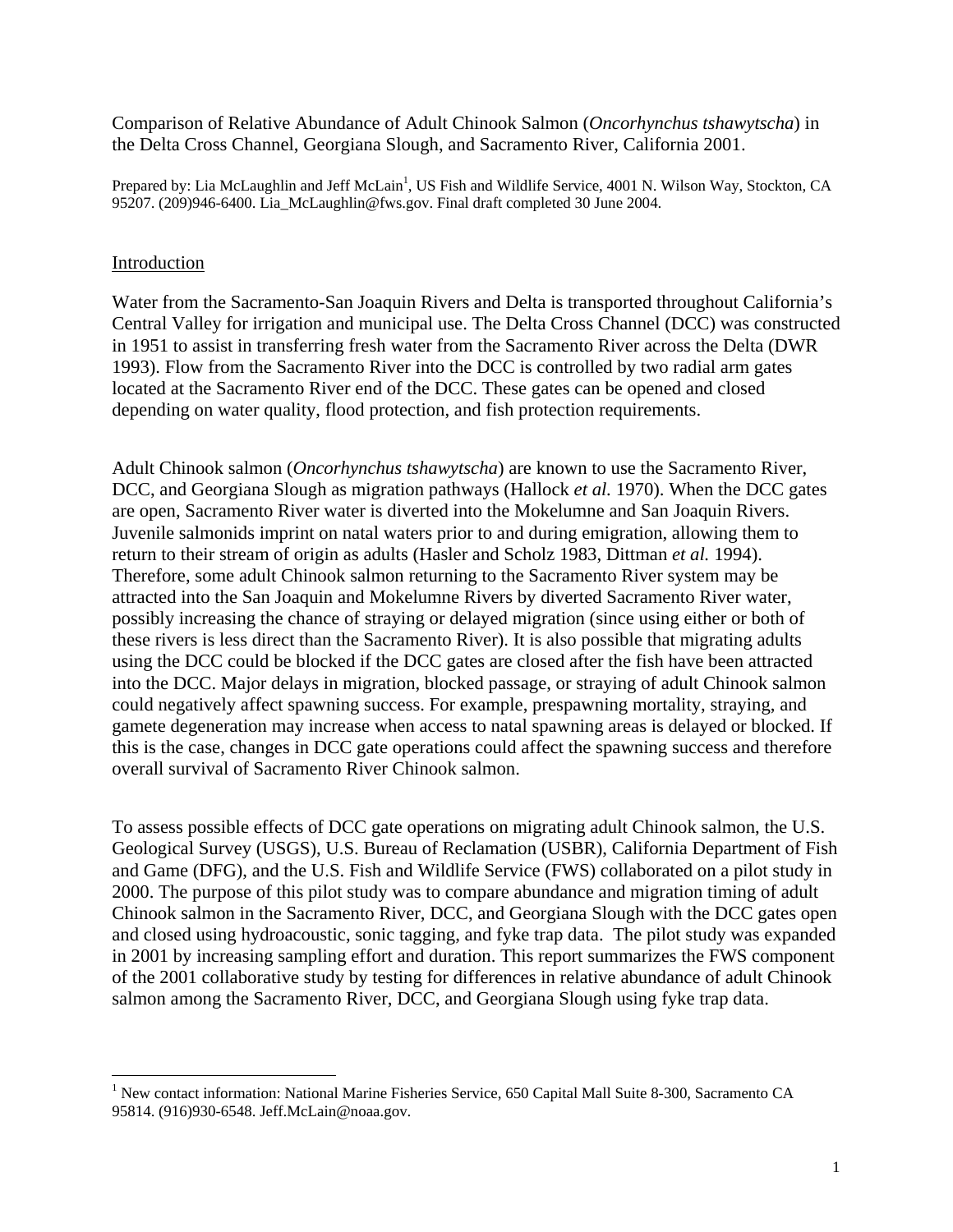# Methods

Sampling was conducted on the Sacramento River, within the DCC, and within the Georgiana Slough (Figure 1). To capture adult salmon, seven fyke traps were set among the three study sites. The Sacramento River fyke traps were placed above the DCC junction (Figure 2). One trap was fished approximately 200 meters upstream of the town of Locke on the east side of the river. The second trap was also placed on the east side of the river, near Vorden Road. Three traps were placed in the DCC, two just downstream of the gates on the north and south side, and one approximately 250 meters downstream of the gates (Figure 3). Two traps were placed on the west side of Georgiana Slough, approximately 500 and 1,000 meters north of the Tyler Island Bridge (Figure 4).

Fyke traps were 7.3 m long and 3.0 m in diameter (Figure 5). Each fyke trap consisted of two internal funnels made out of chain link fencing material and ending in steel rings. The funnels were surrounded by chain link fencing material and supported with wood reinforcements. The large end (3 meters in diameter) of both funnels faced one end (the mouth) of the trap. Fish were guided by the funnels into the other end of the trap and were removed with dip nets through an access panel.

Traps were transported on trailers, and deployed and retrieved with an electrical winch mounted to a truck. To place traps for sampling, each trap was rolled down the bank into the channel, submerged in at least three meters of water, and then anchored. To collect fish moving upstream, traps were set parallel to the flow, with the mouth facing downstream. Traps were checked by pulling the trap partially out of the water, opening the access panel, and using a dip net to remove any captured fish.

Sampling began on 4 September and continued through 15 November 2001. This time frame coincides with the immigration of adult fall Chinook salmon (Hallock and Fry 1967). In general, traps were checked daily and fished four days per week. Traps were deployed on Monday mornings and removed Friday mornings. Fish captured in the traps were identified to species and fork length was measured to the nearest 5mm. Fork lengths for larger fish (greater than 500mm) were estimated to the nearest 5mm to reduce handling time and therefore handling stress. Set times and retrieval times, general weather conditions, and water temperature in degrees Fahrenheit were recorded when each trap was set and checked.

To assess recapture rates, some fish were tagged with Floy® tags. Minimum size for tagging fish varied by species. Chinook salmon over 500mm were tagged (unless used in the DFG sonic tagging study), striped bass (*Morone saxatilis*) over 420mm were tagged, and *Micropterus* species over 300mm were tagged. Steelhead trout (*O. mykiss*) and Sacramento splittail (*Pogonichthys macrolepidotus*) were not tagged. Other fish were tagged if over 200mm. Most fish were released immediately after processing. Some of the adult salmon captured in the fyke traps were used by DFG for the sonic tagging component of the study.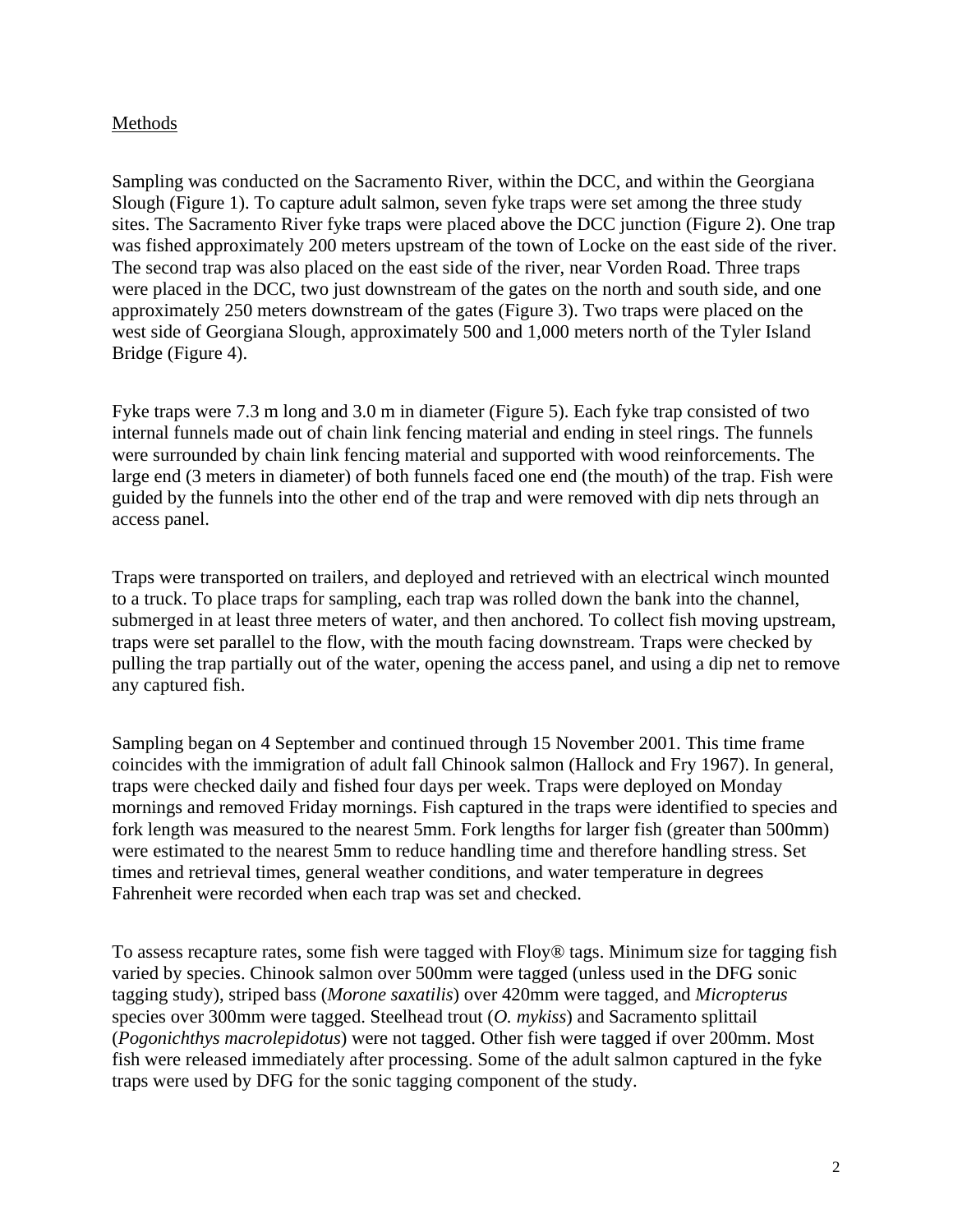To determine if captures of Chinook salmon differed between fyke traps set in the same study area, the numbers of Chinook salmon captured for each trap were compared using the loglikelihood ratio (Zar 1984). Because all traps were not deployed on the same day, only capture data when all traps were fishing were used in the log-likelihood analysis. To compare relative abundance of Chinook salmon among the study sites, data were standardized to account for different effort (*i.e.*, numbers of traps differed between location) and different channel sizes. To do this, we estimated daily relative abundance of Chinook salmon by expanding the catch per unit effort (catch/ $m<sup>2</sup>$ ) from each fyke trap times the cross sectional area of the river using the following equation:

 $RA = (C_s/P_f) * (M_d/M_f)$ 

Where:

 $P_f = A_t/A_c$ 

And:

- $RA =$  daily relative abundance
- $C_s$  = number of salmon captured during the time (in minutes) the trap was deployed
- $P_f$  = proportion of the channel cross section that was fished by each fyke trap.
- $A_c$  = estimated cross sectional area of each river or slough channel (obtained from Jon Burau, USGS, Sacramento, CA, personal communication)
- $A_t$  = area of the mouth of each fyke trap (fully submerged)
- $M_d$  = number of minutes in a 24-hour day
- $M_f$  = number of minutes trap was actually fishing *(i.e.*, traps were not set and checked in exact 24-hour intervals, so we standardized for actual time the trap was deployed).

Expansions of trap catches were based on proportion of channel fished because no data on trap efficiency were available (Dave Kohlhorst, DFG, Stockton CA, personal communication). Estimates of daily relative abundance did not meet assumptions of parametric statistics, so differences among estimated daily relative abundances were determined using the Kruskal-Wallace test. Pair-wise comparisons to examine the relative differences between study locations were made using nonparametric Tukey-type multiple comparison procedure for unequal sample sizes (Zar 1984).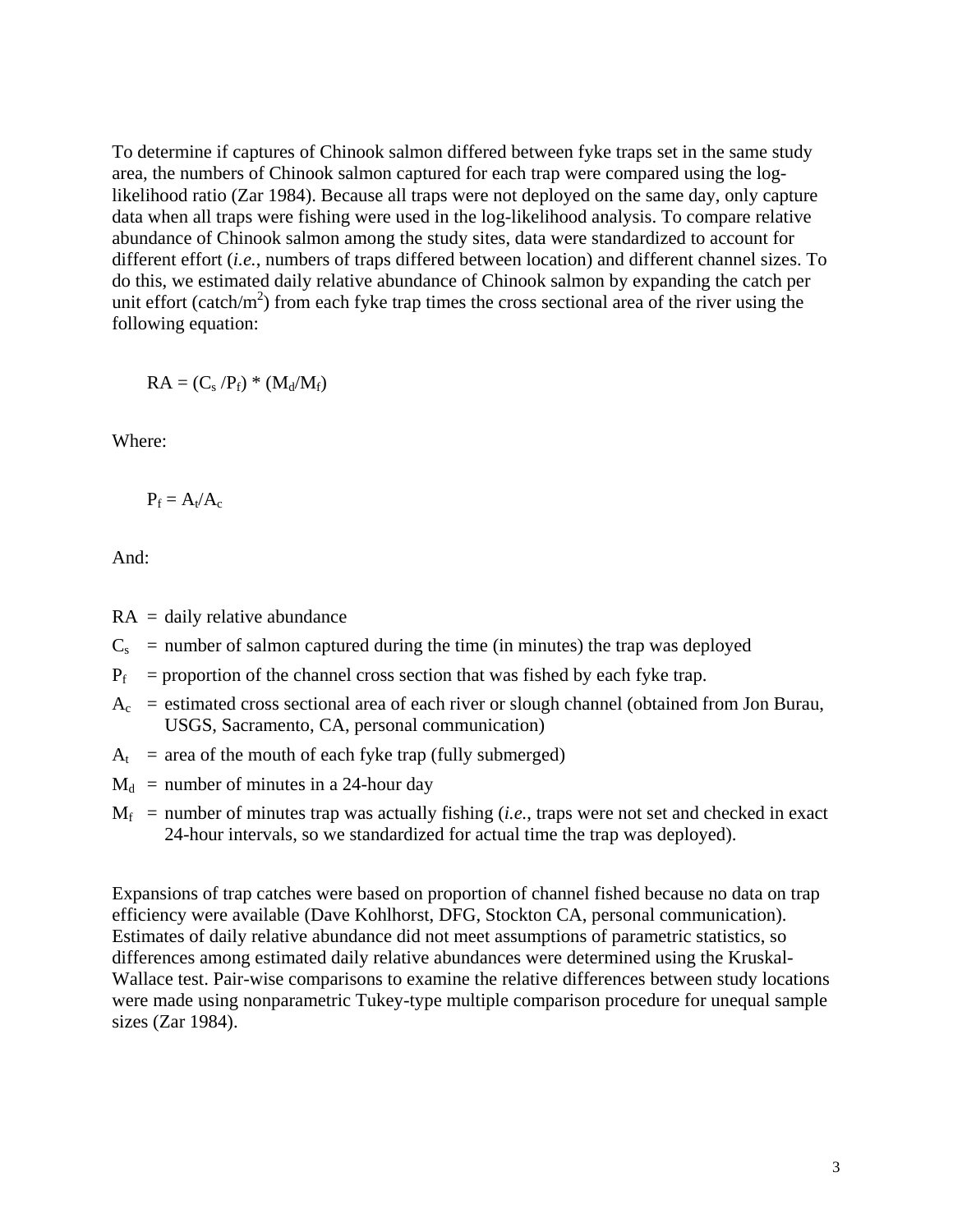# Results

In 262 total trap days, 1,233 fish were captured, divided among 21 species (Table 1). Captures of Chinook salmon were low in all three locations, with an overall total of 155 Chinook salmon captured. Most of the Chinook salmon captured were observed in the Sacramento River ( $n = 80$ ). Fifty-three Chinook salmon were captured in Georgiana Slough. Despite additional trapping effort (*i.e.*, three traps in the DCC and two traps in the other locations), captures of adult Chinook salmon were lowest in the DCC ( $n = 22$ ). Eleven adult Chinook salmon were Floy® tagged in the DCC, 41 were tagged in Georgiana Slough, and 62 were tagged in the Sacramento River. None of these Floy® tagged adult Chinook salmon was recaptured in the traps.

The log-likelihood ratio showed no significant difference between numbers of Chinook salmon captured among traps located in the DCC (G = 5.940, p= 0.052) or Georgiana Slough (G = 0.170,  $p > 0.50$ ). Catches were significantly different between traps set in the Sacramento River  $(G = 23.19, p < 0.001)$ , with the upstream trap catching more Chinook salmon than the downstream trap (61 compared to 19). Because of the variability associated with catches in fyke traps (D. Kohlhorst, personal communication) and similar gear (Hubert 1996), estimated daily relative abundance was calculated per trap and these individual estimates were used to compare daily relative abundance among location.

Estimates of daily relative abundance ranged between 0 and 765 (Table 2). Of the 262 trap days, 170 (65 percent) had estimated relative abundances of zero. Despite the high level of variation, significant differences in estimated daily relative abundance were found among all three locations. Estimates of daily relative abundance were lower in the DCC compared to both the Sacramento River  $(q = 7.11, p < 0.001)$  and Georgiana Slough  $(q = 3.44, p < 0.002)$ , and estimates of daily relative abundance were lower for Georgiana Slough compared to the Sacramento River (q = 6.44, p < 0.001).

### Discussion

Available literature suggests that net construction (*e.g.*, mesh size, size of mouth, size of funnel openings) and deployment (*e.g.*, distance from shore, water depth) as well as physical variables (*e.g.*, habitat, water temperature, turbidity, season) can have significant effects on catch per unit effort for entrapment gears (see Hubert 1996 for summary). These variables often are not related to population size, making it difficult to estimate population size from capture numbers. For this reason, population estimates from passive gears are frequently derived from some type of markrecapture method (Ricker 1975).

In addition, estimates of daily relative abundance were compromised by a variety of other factors. First, estimates were highly variable in all three locations. In addition, calculations of error around these estimates were compromised by low capture numbers for Chinook salmon (usually less than two per day, with many trap days with no captures), lack of data on the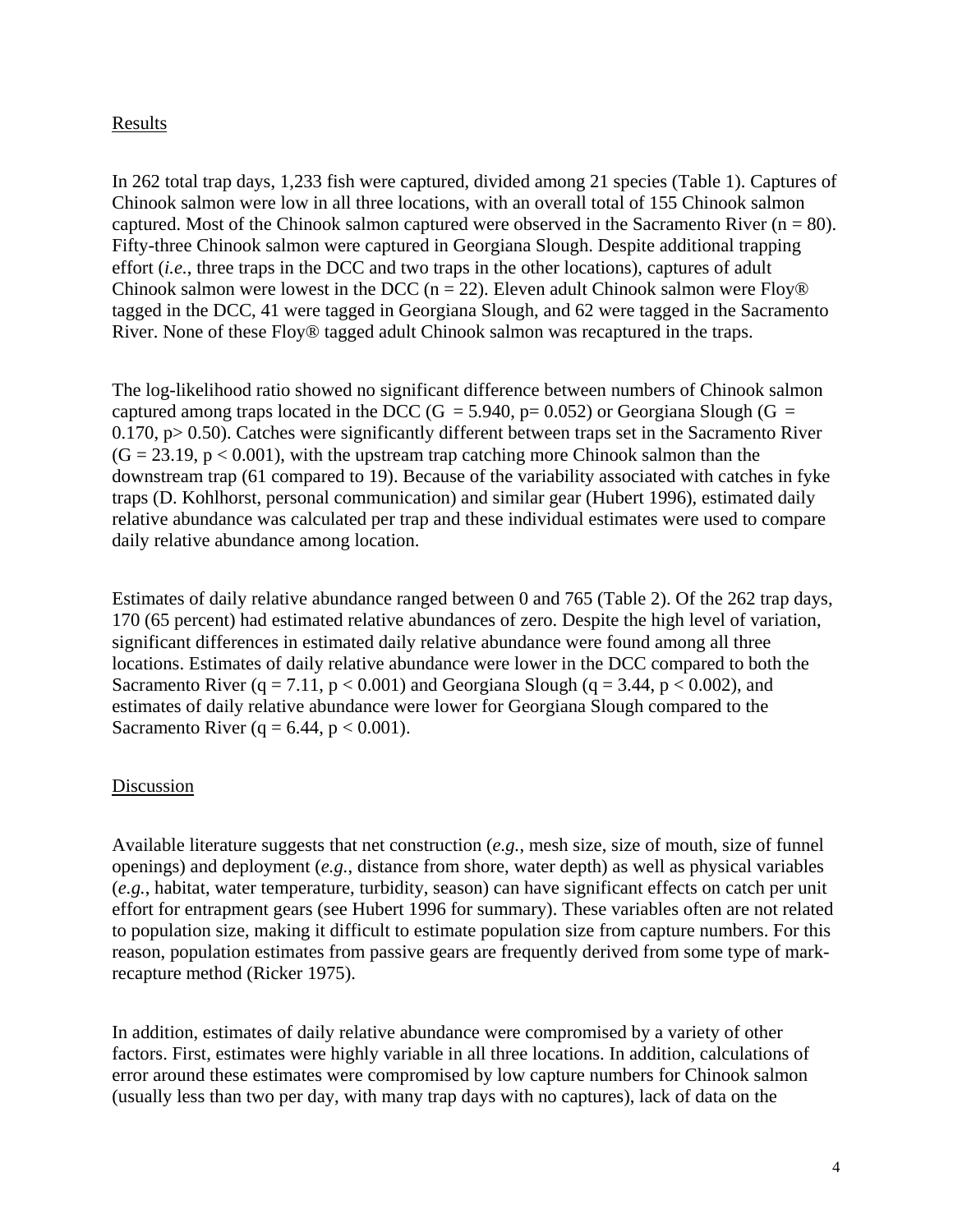effectiveness of fyke traps (*i.e.*, efficiency of this gear), and variation in capture rates between fyke traps (at least in the Sacramento River).

Despite these limitations in the data, it appears that adult fall Chinook salmon use the DCC as an immigration corridor less than either Georgiana Slough or the Sacramento River. Adult fall Chinook salmon also appear to use Georgiana Slough less than Sacramento River. Implications from these preliminary findings are encouraging, since adult fall Chinook salmon returning to the Sacramento River to spawn could experience delays in migration if they use Georgiana Slough (rather than the Sacramento River) or the DCC, particularly if the DCC gates are closed.

We were unable to relate DCC gate operations to fyke trap catches for several reasons. First, the DCC gates were opened and closed frequently, throughout the study period (see Appendix A). Since trap intervals were approximately 24 hours, we were unable to determine the time of capture and whether or not that corresponded with the DCC gates being open or closed. The hydroacoustic data were intended to address abundance in relation to DCC gate operations since detection times were known. In addition, there is likely some lag time between attraction into the San Joaquin River, Mokelumne River, or DCC when the gates are open and the arrival of individual Chinook salmon at the DCC. The sonic tagging experiment should help address this situation. For these reasons, analyses of the sonic tagging data and hydroacoustic data are critical to understanding how DCC gate operations may affect migrating adult fall Chinook salmon.

Efficiency studies on fyke traps in this geographic area would be valuable since it is unlikely that fish are randomly distributed throughout the river channel or that fish do not (or cannot) avoid the fyke traps. Both of these assumptions are incorporated into the daily relative abundance estimate calculated in this report. It would also be beneficial to expand the sampling period so effects on other Chinook salmon runs could be assessed, although this would be problematic because it could necessitate handling adult Chinook salmon from listed species (*i.e.*, winter run and spring run Chinook salmon).

This study was designed as a component of a much larger study incorporating hydroacoustic data and sonic tagging of adult Chinook salmon; therefore, care must be taken in drawing conclusions from the fyke trap data in isolation. The main purpose of the fyke trap data was to help identify the species and proportions of fish observed during the hydroacoustic monitoring. The hydroacoustic data collected by the USGS were to be used to assess effects of DCC gate operations on adult Chinook salmon populations and differences in abundance between the DCC, Georgiana Slough, and the Sacramento River. To provide the species composition data in a format useful for analyzing the hydroacoustic data, additional information on sizes of fish detected and resolution (*i.e.*, differences in sizes that can be detected) of hydroacoustic data is needed.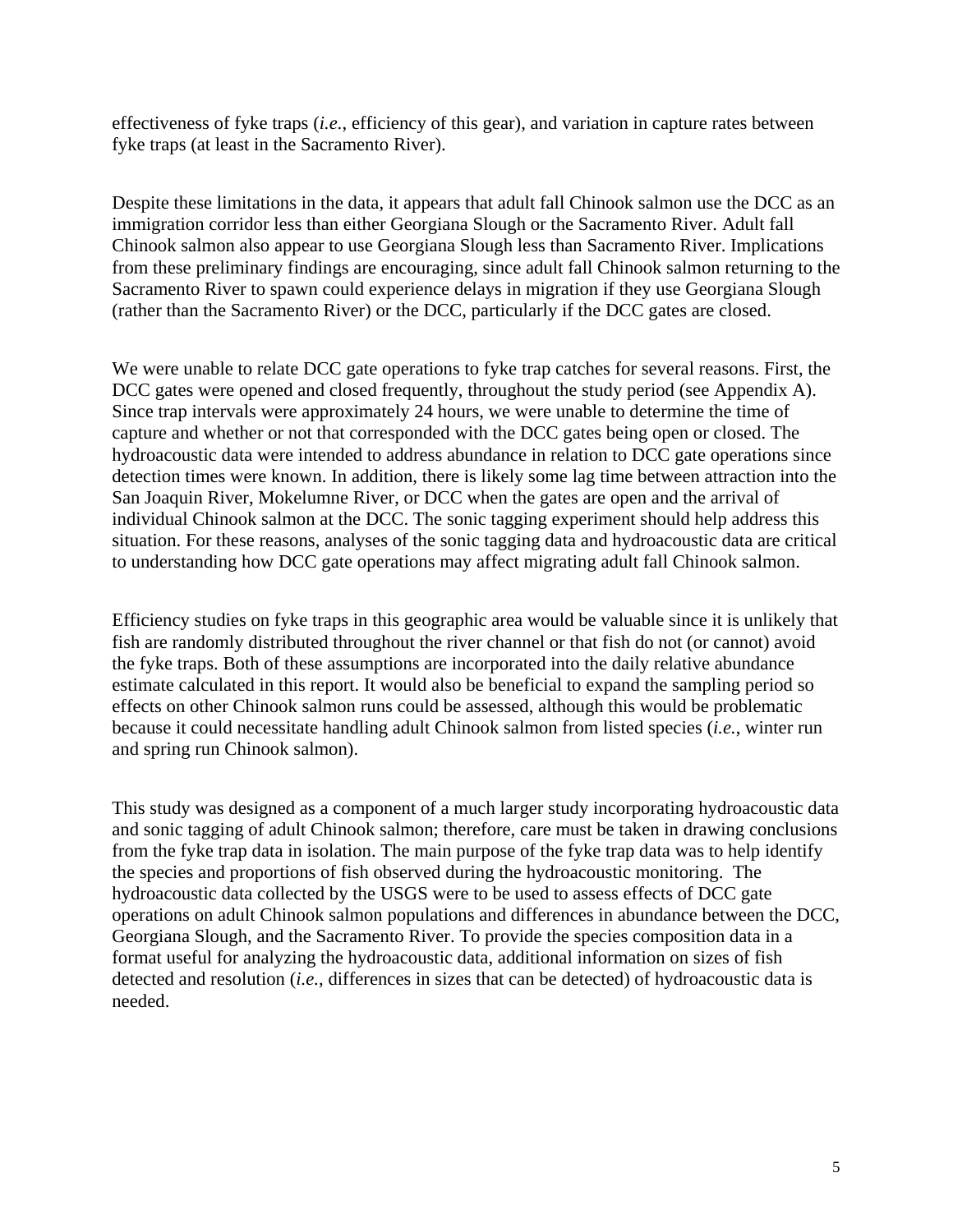#### **Acknowledgements**

We thank J. Burau, B. Herbold, M. Horn, M. Pierce, and D. Stein for assistance with the study design and data analyses. We also thank the CALFED review team for their many helpful suggestions. David Kohlhorst and DFG provided sampling equipment. We thank the entire Stockton Fish and Wildlife Service IEP monitoring program staff for assistance in data collection and processing. We also thank R. Bellmer, P. Brandes, p. Cadrett, L. Hansen, B. Herbold, and K. Webb for comments on earlier drafts. Ron Ott provided assistance with project coordination and funding. This project was funded through a grant from CALFED.

### References

- DWR (California Department of Water Resources), 1993. Sacramento-San Joaquin Delta atlas. California Department of Water Resources, Sacramento, California.
- Hallock, R. J. and D. H. Fry, Jr., 1967. Five species of salmon, Oncorhynchus, in the Sacramento River, California. California Fish and Game, 53:5-22.
- Hallock, R. J., R. F. Elwell, and D. H. Fry, Jr., 1970. Migrations of adult king salmon *Oncorhynchus tshawytscha* in the San Joaquin Delta. California Department of Fish and Game Fish Bulletin 151.
- Hubert, W. A., 1996. Passive capture techniques. Pages 157-181 *in* B. R. Murphy and D. W. Willis, editors. Fisheries techniques, 2<sup>nd</sup> edition. American Fisheries Society, Bethesda, Maryland.
- Ricker, W. E., 1975. Computation and interpretation of biological statistics of fish populations. Department of Fisheries and Oceans, Ottawa, Canada.
- Zar, J.H., 1984. Biostatistical analysis, 2<sup>nd</sup> edition. Prentice Hall, Englewood Cliffs, New Jersey.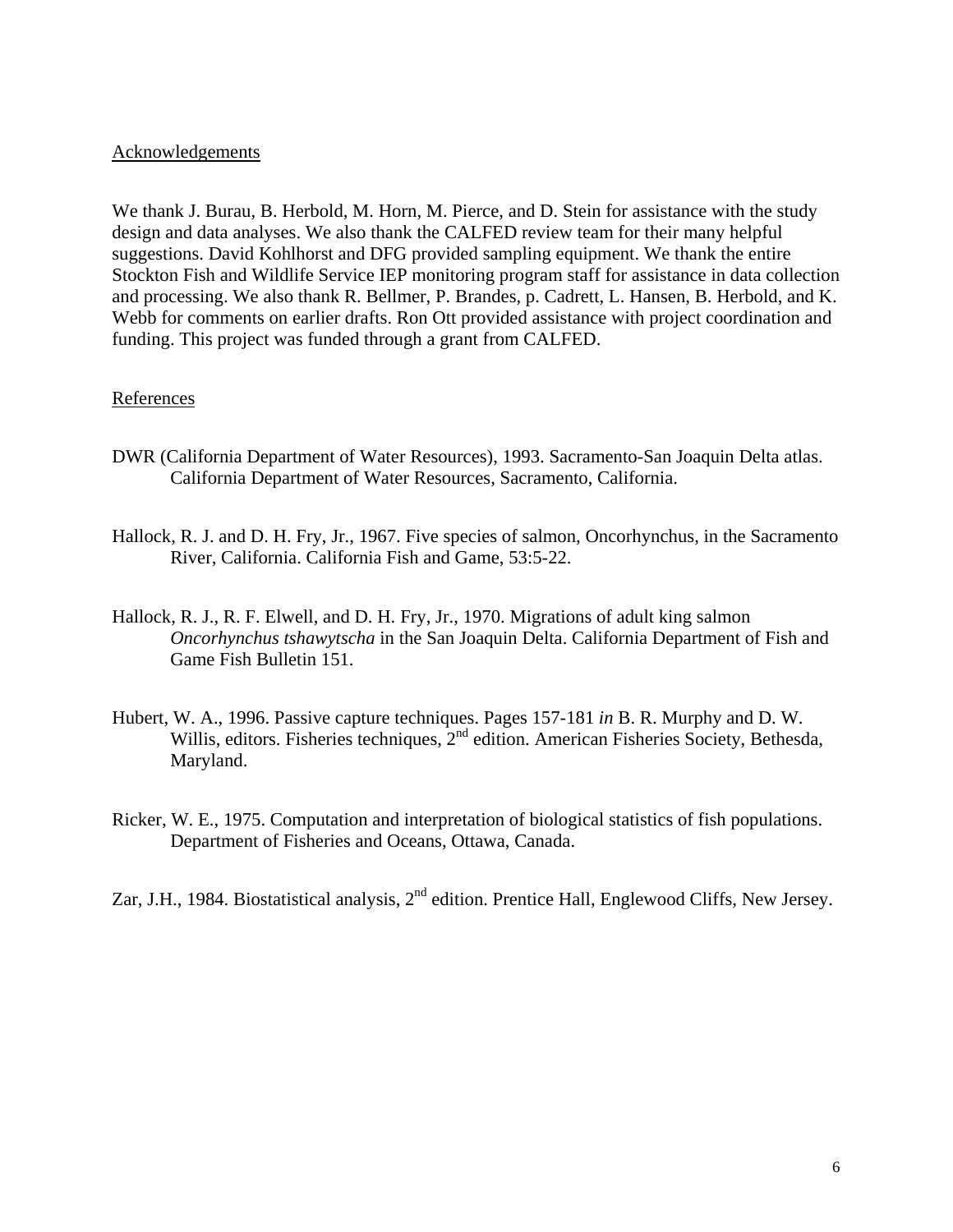

Figure 1. Map showing 2001 study area including the Delta Cross Channel, Georgiana Slough, and a section of the Sacramento River, California (adapted from DWR 1993).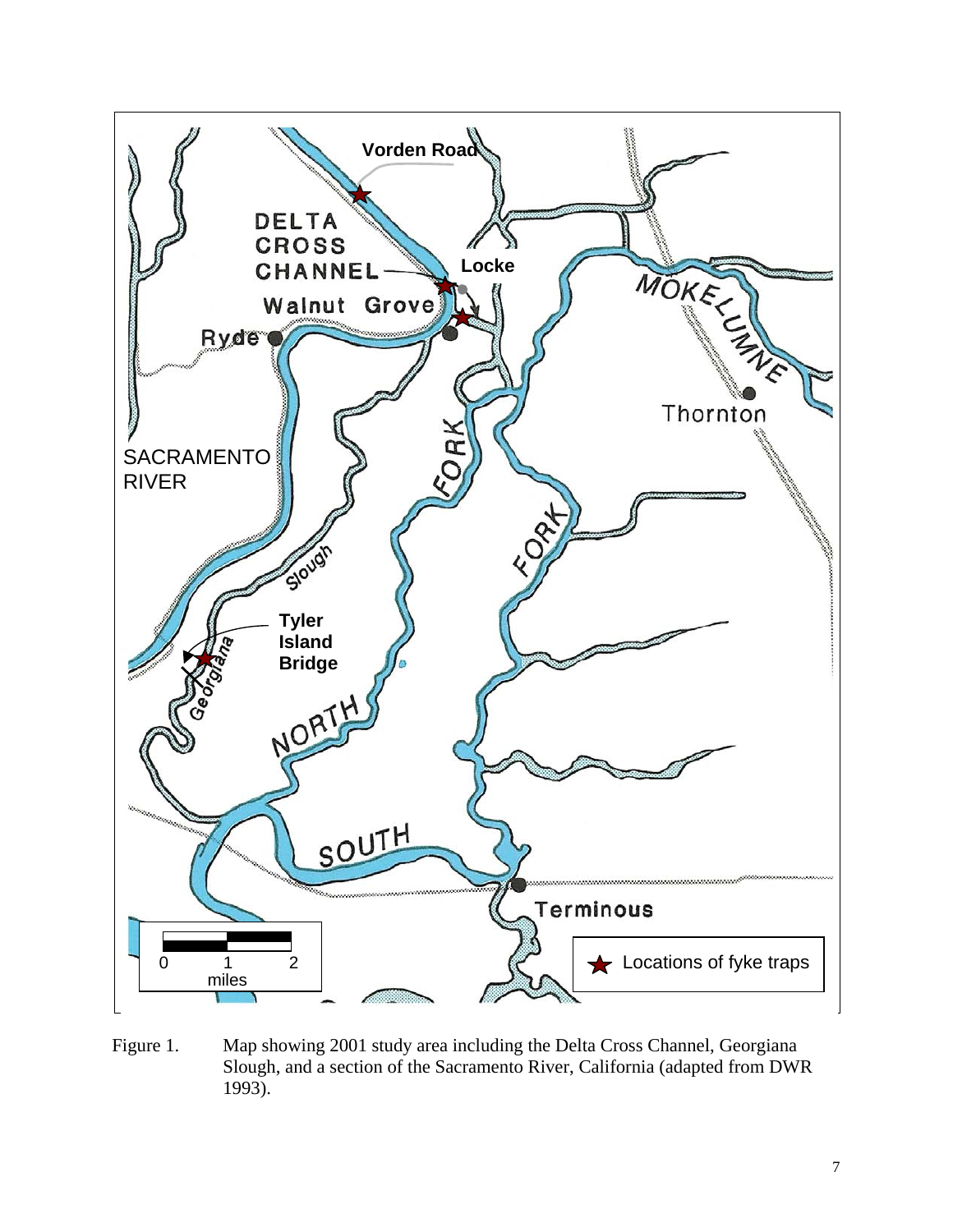

Figure 2. Schematic (not to scale) showing approximate locations and orientations of fyke traps in Sacramento River, California (4 September through 15 November 2001).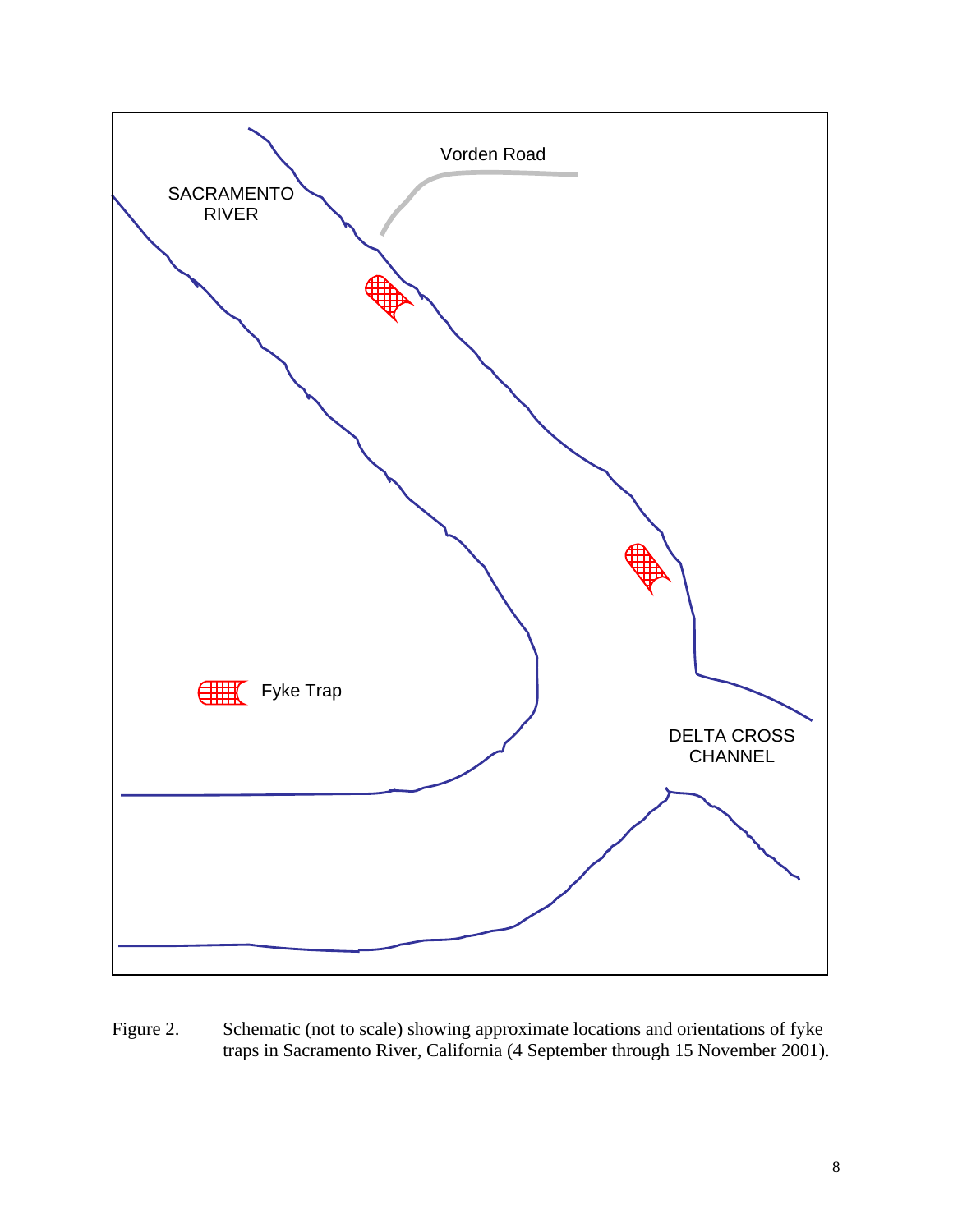

Figure 3. Schematic (not to scale) showing approximate locations and orientations of fyke traps in the Delta Cross Channel (DCC), California (4 September through 15 November 2001).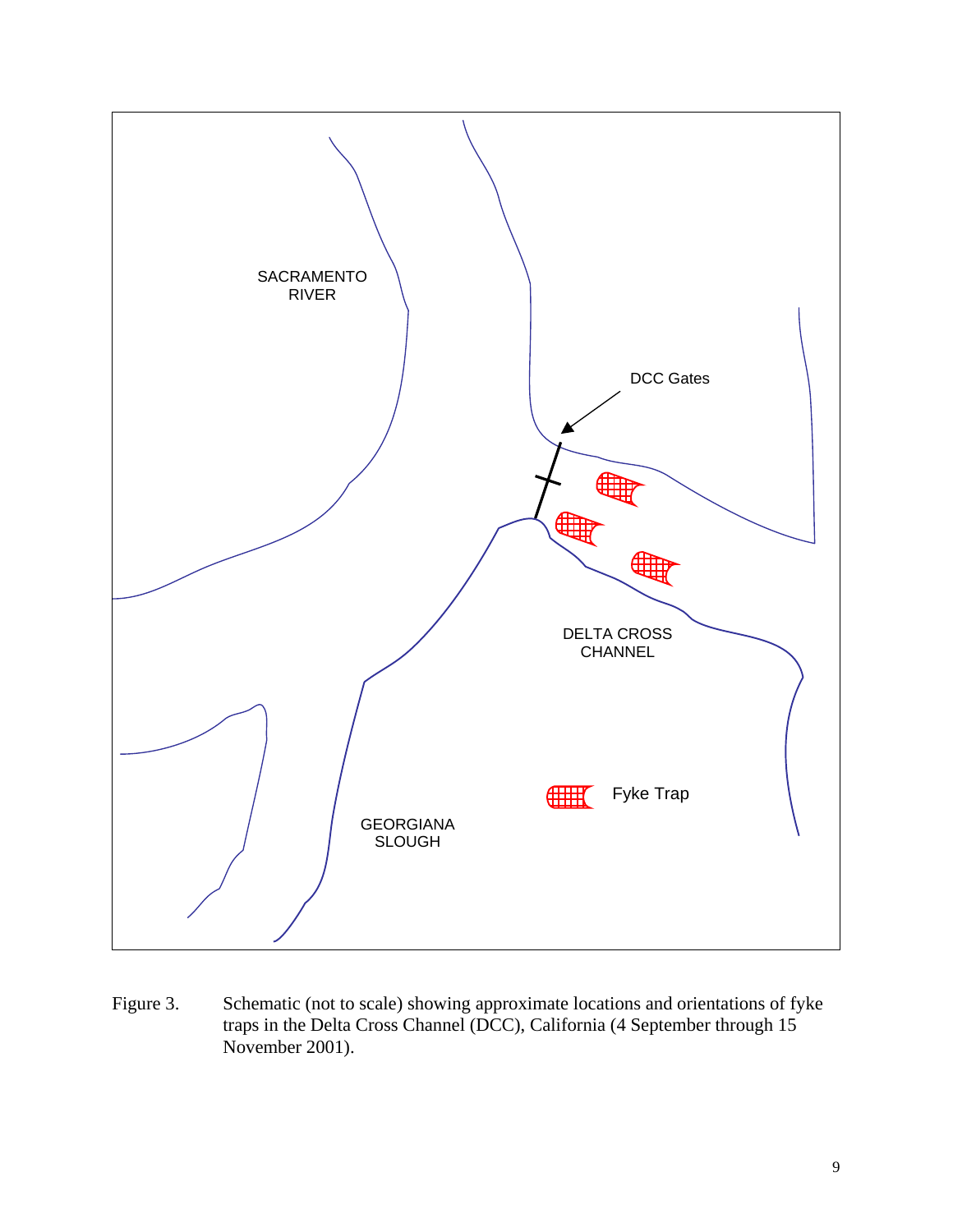

Figure 4. Schematic (not to scale) showing approximate locations and orientations of fyke traps in Georgiana Slough, California (4 September through 15 November 2001).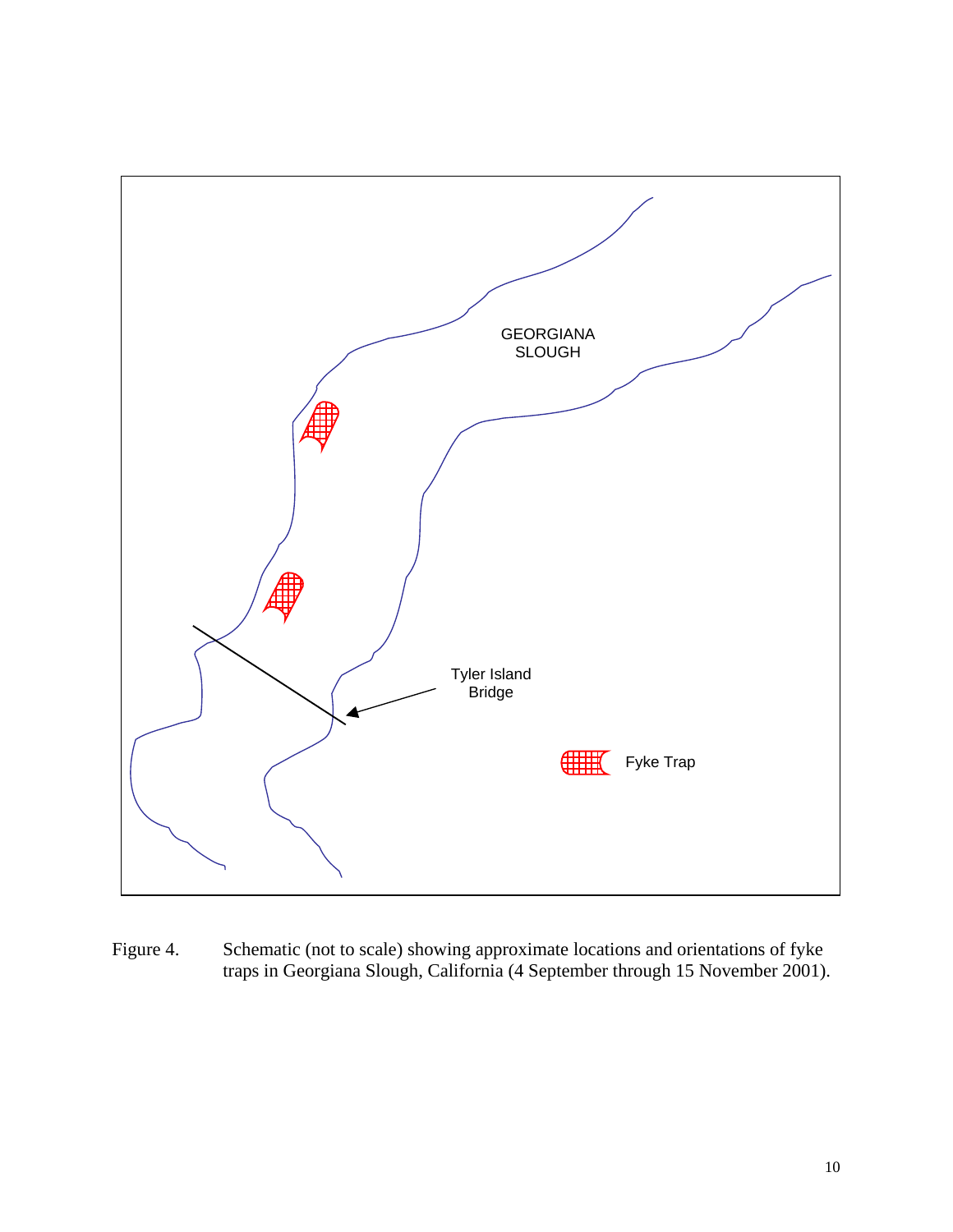

Figure 5. Picture of a fyke trap used to collect adult Chinook salmon (and other fish) in the Delta Cross Channel, Georgiana Slough, and Sacramento River, California (4 September through 15 November 2001).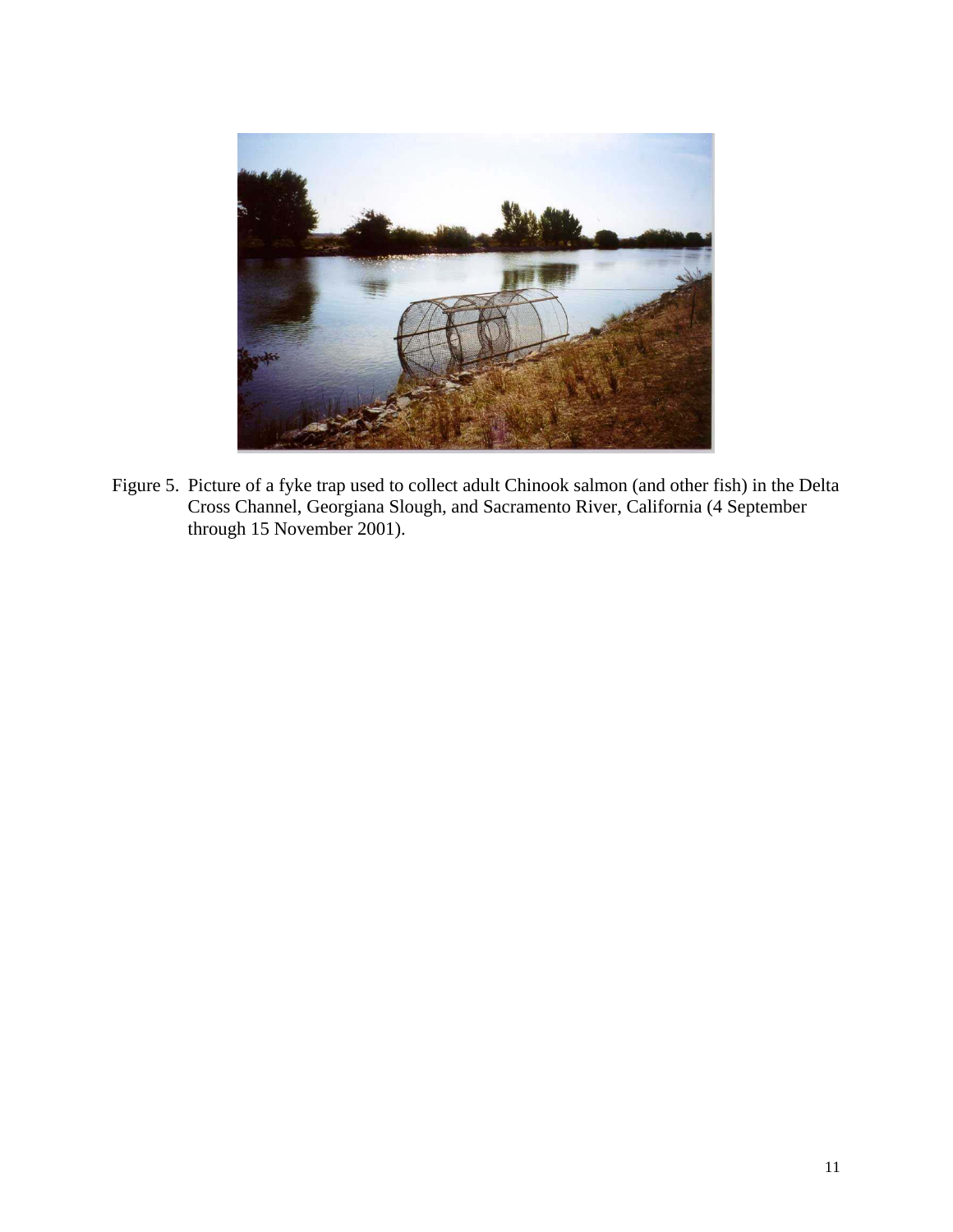| Location   | 1510100000001<br><b>Trap Days</b> | <b>Species</b>                                   | Number Captured |
|------------|-----------------------------------|--------------------------------------------------|-----------------|
| <b>DCC</b> | 113                               | Black crappie                                    | 13              |
|            |                                   | Chinook salmon (unmarkedl <sup>1</sup> )         | 22              |
|            |                                   | Largemouth bass                                  | 8               |
|            |                                   | Rainbow/Steelhead trout (unmarked <sup>1</sup> ) | 5               |
|            |                                   | Rainbow/Steelhead trout (marked <sup>1</sup> )   | 8               |
|            |                                   | Redear sunfish                                   | 22              |
|            |                                   | Smallmouth bass                                  | 30              |
|            |                                   | Spotted bass                                     | 22              |
|            |                                   | Striped bass                                     | 14              |
|            |                                   | Other species                                    | 10              |
|            |                                   | Total                                            | 154             |
| <b>GS</b>  | 73                                | Carp                                             | 5               |
|            |                                   | Chinook salmon (unmarked <sup>1</sup> )          | 47              |
|            |                                   | Chinook salmon (marked $\mathrm{d}$ )            | 6               |
|            |                                   | Channel catfish                                  | 11              |
|            |                                   | Largemouth bass                                  | 15              |
|            |                                   | Rainbow/Steelhead trout (unmarked <sup>1</sup> ) | 3               |
|            |                                   | Rainbow/Steelhead trout (marked <sup>1</sup> )   | 9               |
|            |                                   | Redear sunfish                                   | 79              |
|            |                                   | Sacramento sucker                                | 14              |
|            |                                   | Smallmouth bass                                  | 75              |
|            |                                   | Spotted bass                                     | 30              |
|            |                                   | Striped bass                                     | 63              |
|            |                                   | White catfish                                    | 11              |
|            |                                   | Other species                                    | 9               |
|            |                                   | Total                                            | 377             |
| <b>SR</b>  | 76                                | Black crappie                                    | 10              |
|            |                                   | Chinook salmon (unmarked <sup>1</sup> )          | 73              |
|            |                                   | Chinook salmon (marked <sup>1</sup> )            | 7               |
|            |                                   | Largemouth bass                                  | 9               |
|            |                                   | Rainbow/Steelhead trout (unmarked <sup>1</sup> ) | 7               |
|            |                                   | Rainbow/Steelhead trout (marked <sup>1</sup> )   | 9               |
|            |                                   | Redear sunfish                                   | 86              |
|            |                                   | Sacramento pikeminnow                            | 8               |
|            |                                   | Sacramento sucker                                | 21              |
|            |                                   | Smallmouth bass                                  | 270             |
|            |                                   | Spotted bass                                     | 35              |
|            |                                   | Striped bass                                     | 131             |
|            |                                   | White catfish                                    | 19              |
|            |                                   | White crappie                                    | 7               |
|            |                                   | Other species                                    | 10              |
|            |                                   | Total                                            | 702             |

Table 1. Numbers of fish caught in fyke traps by species in the Delta Cross Channel (DCC), Georgiana Slough (GS), and Sacramento River (SR), California, 4 September through 15 November 2001.

1 Marked fish have adipose fin clips and may or may not have coded-wire tags and are considered to be hatchery origin. Unmarked fish do not have either of these marks and may be hatchery or natural origin.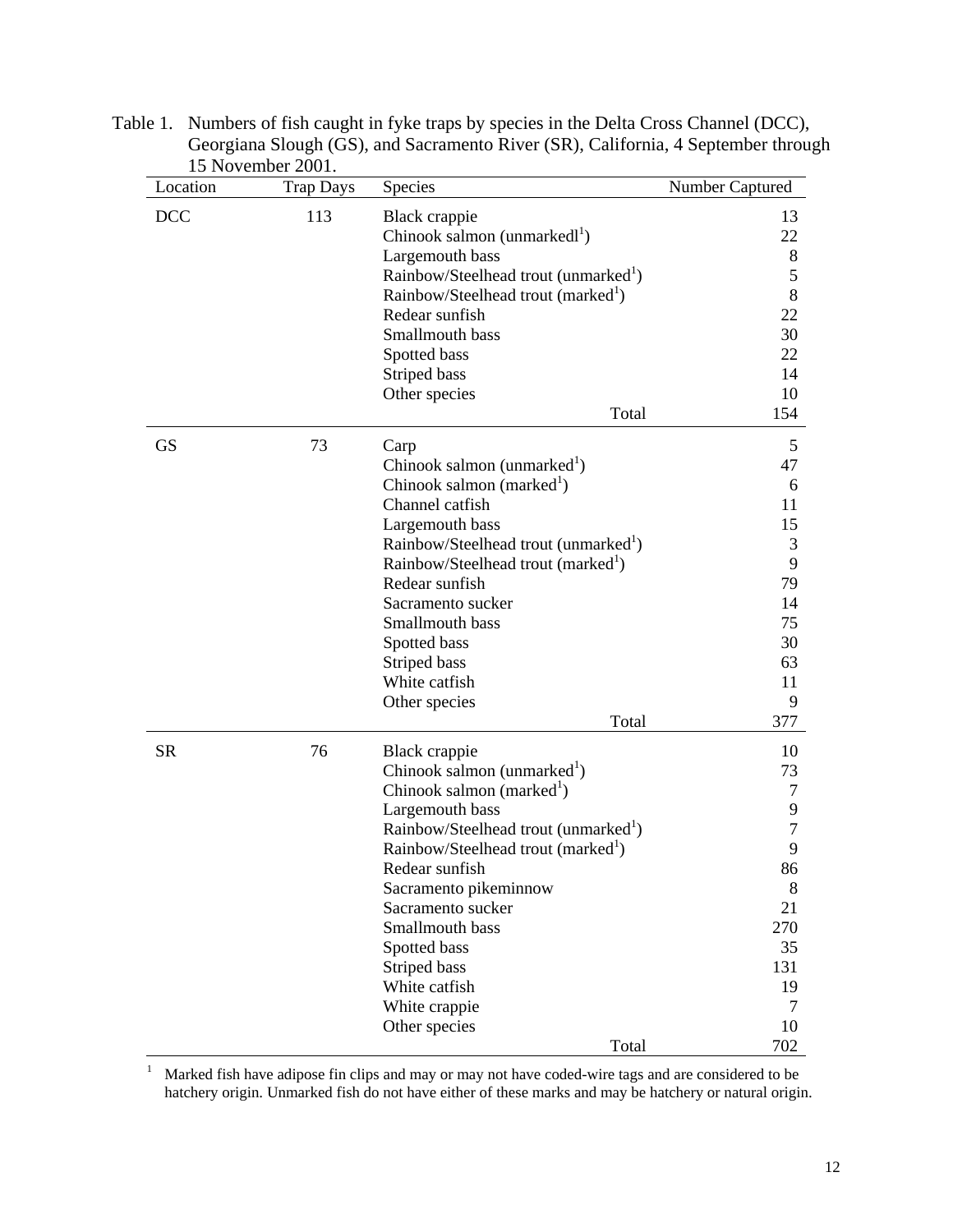| relative abundance for adult Chinook salmon captured in the Delta Cross Channel |               |                                             |         |             |  |  |  |
|---------------------------------------------------------------------------------|---------------|---------------------------------------------|---------|-------------|--|--|--|
| (DCC), Georgiana Slough (GS), and Sacramento River (SR), California, 2001.      |               |                                             |         |             |  |  |  |
|                                                                                 |               | <b>Estimate of Daily Relative Abundance</b> |         |             |  |  |  |
| Location                                                                        | $#$ trap days | Minimum                                     | Maximum | Mean $(SD)$ |  |  |  |
| <b>DCC</b>                                                                      | 113           |                                             | 208     | 14(39.8)    |  |  |  |
| <b>GS</b>                                                                       | 73            |                                             | 140     | 24(31.3)    |  |  |  |
| <b>SR</b>                                                                       | 76            |                                             | 765     | 118 (161.6) |  |  |  |

Table 2. Number of trap days per location, minimum, maximum, and mean estimated daily relative abundance for adult Chinook salmon captured in the Delta Cross Channel